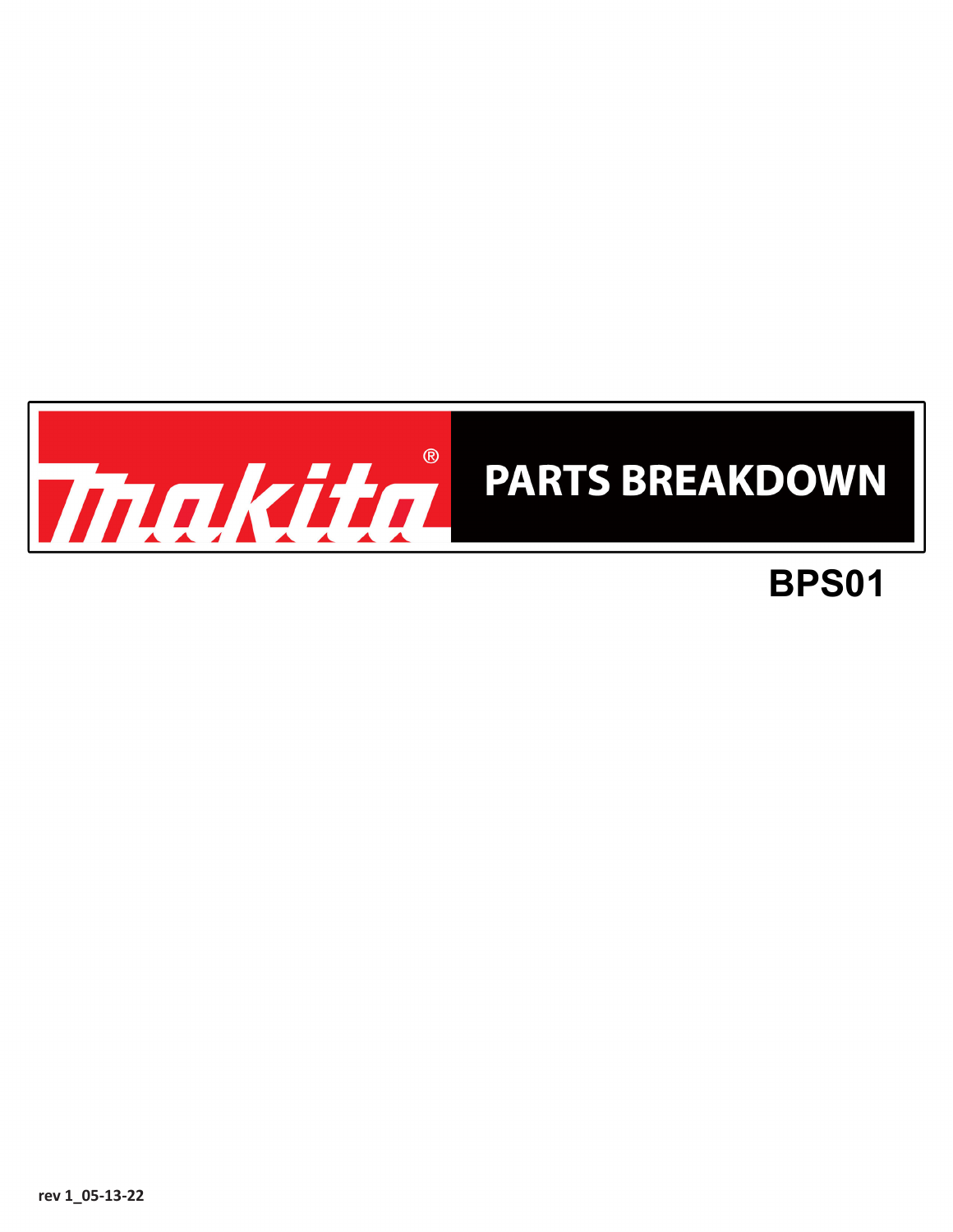## **BPS01** 1 **Complete Unit**